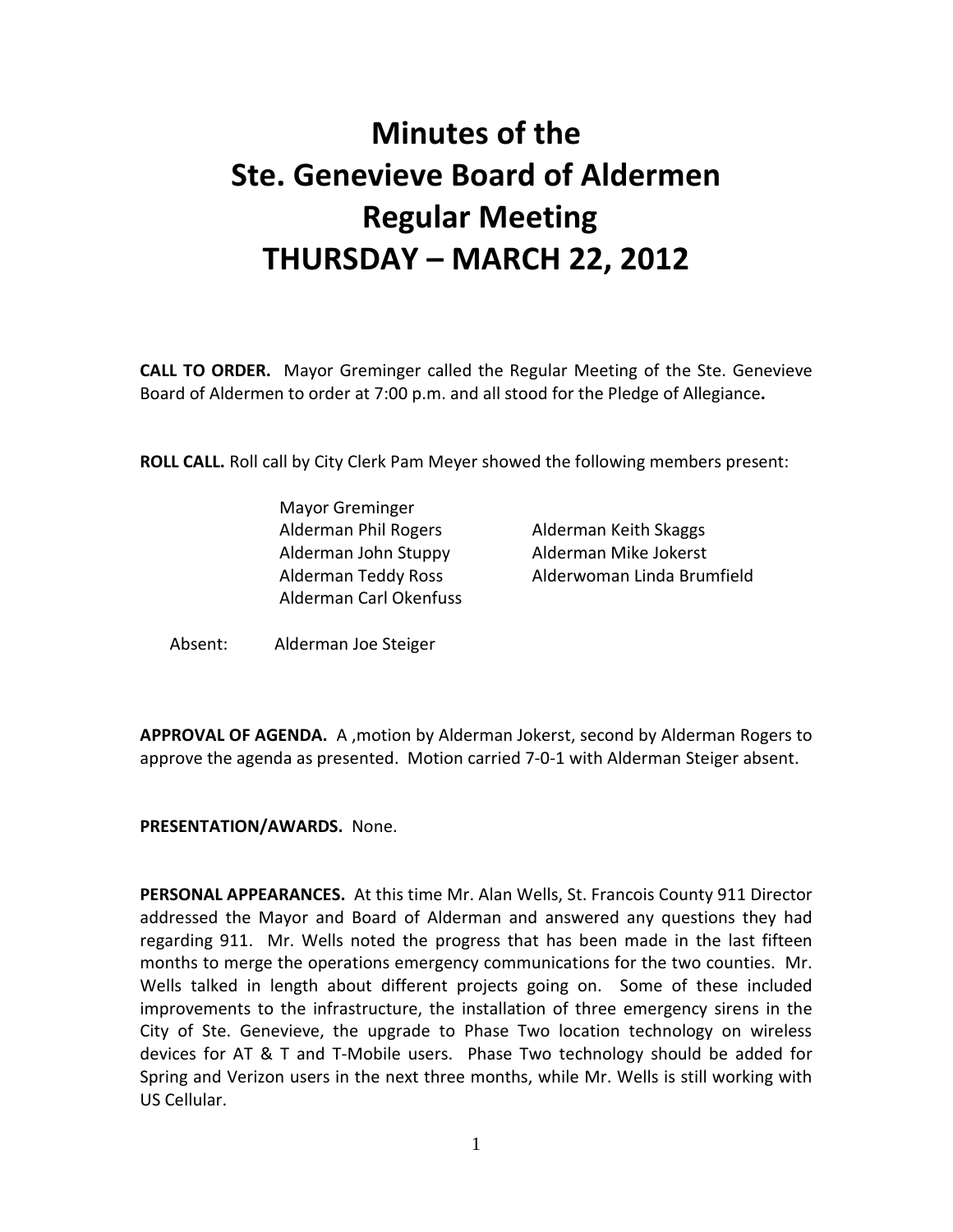## CITY ADMINISTRATORS REPORT. (See Attached Report)

#### STAFF REPORTS

Terry Merritt – Alliance Water (See Attached Report)

COMMITTEE REPORTS. None

#### CONSENT AGENDA.

Minutes Board of Aldermen Regular Session – March 8, 2012. A motion by Alderman Rogers, second by Alderman Skaggs to approve the Minutes of the March 8, 2012 Regular Meeting. Motion carried 7-0-1 with Alderman Steiger absent.

Financial Report – February, 2012. A motion by Alderman Rogers, second by Alderman Jokerst to approve the Financial Report for February, 2012. Motion carried 7-0-1 with Alderman Steiger absent.

RESOLUTION 2012-42. A RESOLUTION OF THE CITY OF STE. GENEVIEVE, MISSOURI STATING INTENT TO APPLY FOR A MISSOURI DEPARTMENT OF NATURAL RESOURCES GRANT FOR FY2012 HISTORIC PRESERVATION FUND GRANT IN THE AMOUNT OF \$1,756.00. A motion by Alderman Rogers, second by Alderman Okenfuss to approve Resolution 2012-42. Motion carried 7-0-1 with Alderman Steiger absent.

RESOLUTION 2012-43. A RESOLUTION OF THE CITY OF STE. GENEVIEVE, MISSOURI STATING INTENT TO APPLY FOR A GRANT FROM THE STE. GENEVIEVE COUNTY COMMUNITY DEVELOPMENT FUND IN THE AMOUNT OF \$15,874.00 FOR THE CITY OF STE. GENEVIEVE POLICE DEPARTMENT**.** A motion by Alderman Rogers, second by Alderwoman Brumfield to approve Resolution 2012-43. Motion carried 7-0-1 with Alderman Steiger absent.

RESOLUTION 2012-44. A RESOLUTION APPOINTING JACQUELYN GONZ AS ASSISTANT CITY ATTORNEY. A motion by Alderman Rogers, second by Alderman Okenfuss to approve Resolution 2012-44. Motion carried 7-0-1 with Alderman Steiger absent.

OLD BUSINESS.

BILL NO. 3837. AN ORDINANCE AMENDING CHAPTER 500 BUILDINGS AND BUILDING REGULATIONS SECTION 500.220: OCCUPANCY PERMIT REQUIRED FEES. 2<sup>ND</sup> READING. A motion by Alderman Okenfuss, second by Alderman Rogers, Bill No. 3837 was placed on its second and final reading, read by title only, considered and passed by a roll call vote as follows: Ayes: Alderman Skaggs, Alderman Rogers, Alderman Jokerst, Alderman Ross, Alderman Okenfuss and Alderwoman Brumfield. Nays: Alderman Stuppy. Motion carried 6-1-1 with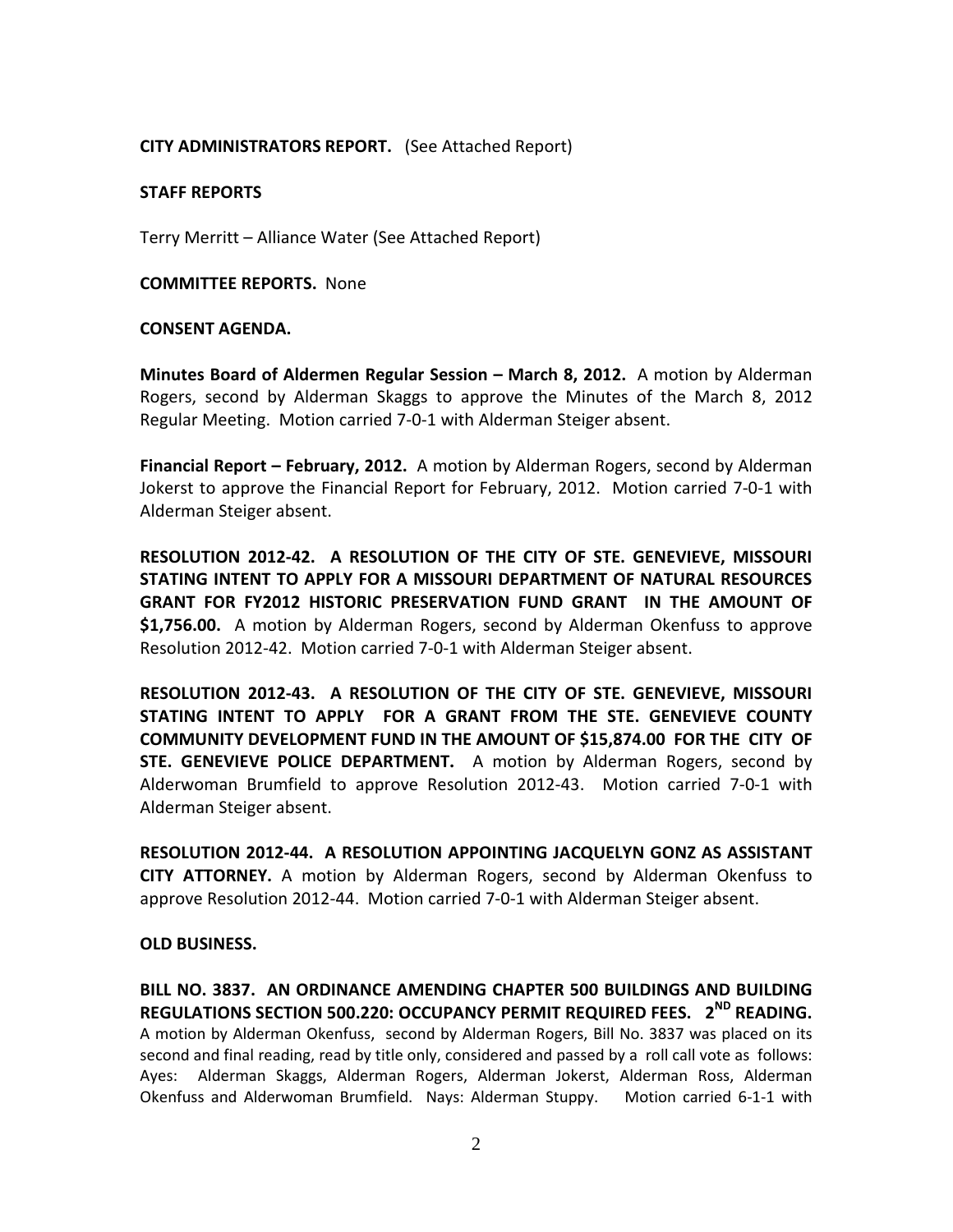Alderman Steiger absent. Thereupon Bill No. 3837 was declared Ordinance No. 3787 signed by the Mayor and attested by the City Clerk.

BILL NO. 3849. AN ORDINANCE APPROVING A BUDGET AMENDMENT TO THE CITY OF STE. GENEVIEVE FISCAL YEAR 2012 BUDGET RELATING TO THE GENERAL FUND #010. 2<sup>nd</sup> READING. A motion by Alderman Rogers, second by Alderman Jokerst, Bill No. 3849 was placed on its second and final reading, read by title only, considered and passed by a roll call vote as follows: Ayes: Alderman Skaggs, Alderman Rogers, Alderman Stuppy, Alderman Jokerst, Alderman Ross, Alderman Okenfuss and Alderwoman Brumfield. Nays: Motion carried 7-0-1 with Alderman Steiger absent. Thereupon Bill No. 3849 was declared Ordinance No. 3788 signed by the Mayor and attested by the City Clerk.

BILL NO. 3850. AN ORDINANCE APPROVING THE PURCHASE OF A USED KUBOTA ZERO TURN LAWN MOWER FROM RIPPEE'S, IN FARMINGTON, MISSOURI IN AN AMOUNT NOT TO EXCEED \$8,900.00 FOR THE WATER DEPARTMENT.  $2^{nd}$  READING. A motion by Alderman Rogers, second by Alderman Okenfuss, Bill No. 3850 was placed on its second and final reading, read by title only, considered and passed by a roll call vote as follows: Ayes: Alderman Skaggs, Alderman Rogers, Alderman Jokerst, Alderman Ross, Alderman Okenfuss and Alderwoman Brumfield. Nays: Alderman Stuppy Motion carried 6-1-1 with Alderman Steiger absent. Thereupon Bill No. 3850was declared Ordinance No. 3789 signed by the Mayor and attested by the City Clerk.

#### NEW BUSINESS.

BILL NO. 3851. AN ORDINANCE AMENDING "SCHEDULE III, PARKING RESTRICTIONS" OF THE CITY OF STE. GENEVIEVE MUNICIPAL CODE AND CREATING A HANDICAPPED PARKING SPOT IN FRONT OF 52 N. THIRD STREET. 1<sup>st</sup> READING. A motion by Alderman Okenfuss, second by Alderman Rogers, Bill No. 3851 was placed on its first reading, read by title only, considered and passed with a 7-0-1 vote of the Board of Aldermen with Alderman Steiger absent. A motion by Alderman Okenfuss, second by Alderman Jokerst to proceed with the second and final reading of Bill No. 3851. Motion carried 7-0-1 with Alderman Steiger absent. A motion by Alderman Rogers, second by Alderman Skaggs, Bill No. 3851 was placed on its second and final reading, read by title only, considered and passed by a roll call vote as follows: Ayes: Alderman Rogers, Alderman Jokerst, Alderman Skaggs, Alderman Stuppy, Alderman Ross, Alderman Okenfuss and Alderwoman Brumfield. Nays: Absent: Alderman Steiger, Motion carried 7-0-1. Thereupon Bill No. 3851 was declared Ordinance No. 3790 signed by the Mayor and attested by the City Clerk.

BILL NO. 3852. AN ORDINANCE OF THE CITY OF STE. GENEVIEVE, MISSOURI AUTHORIZING THE MAYOR TO EXECUTE A CONTRACT WITH MISSOURI PETROLEUM PRODUCTS COMPANY, LLC. OF ST. LOUIS, MISSOURI FOR THE MICRO-SURFACING **PROJECT FOR THE CITY OF STE. GENEVIEVE, MISSOURI.**  $1<sup>st</sup>$  **READING.** A motion by Alderwoman Brumfield second by Alderman Rogers, Bill No. 3852 was placed on its first reading, read by title only, considered and passed with a 7-0-1 vote of the Board of Aldermen with Alderman Steiger absent.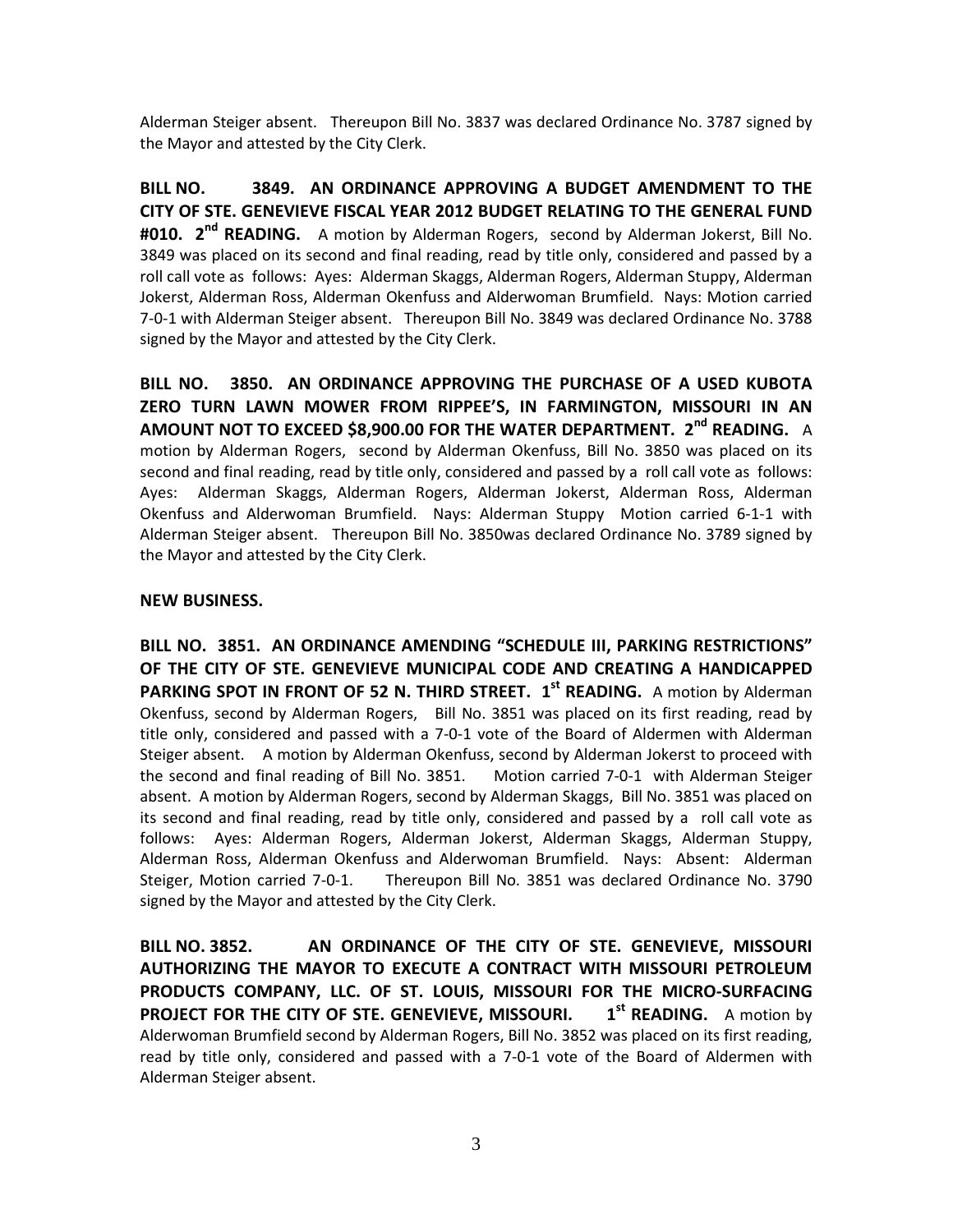BILL NO. 3853. AN ORDINANCE AMENDING SECTION 110.057: ESTABLISHMENT, REGULATION OF PUBLIC CEMETERIES AND SECTION 210.770: CEMETERY RULES OF THE STE. GENEVIEVE CODE OF ORDINANCES. 1<sup>st</sup> READING. A motion by Alderman Rogers second by Alderman Ross, Bill No. 3853 was placed on its first reading, read by title only, considered and passed with a 7-0-1 vote of the Board of Aldermen with Alderman Steiger absent.

BILL NO. 3854. AN ORDINANCE APPROVING A BUDGET AMENDMENT TO THE CITY OF STE. GENEVIEVE FISCAL YEAR 2012 BUDGET RELATING TO THE GENERAL FUND #010 (JUDICIAL). 1<sup>st</sup> READING. A motion by Alderman Rogers, second by Alderwoman Brumfield, Bill No. 3854 was placed on its first reading, read by title only, considered and passed with a 7-0-1 vote of the Board of Aldermen with Alderman Steiger absent.

BILL NO. 3855 . AN ORDINANCE AUTHORIZING THE PAYMENT OF \$2,638.80 TO STE. GENEVIEVE COMMUNITY ACCESS TELEVISION (CHANNEL 7/98) FOR PEG ACCESS FEE'S COLLECTED BY CHARTER COMMUNICATIONS FOR THE YEAR 2011. 1<sup>st</sup> READING. A motion by Alderwoman Brumfield second by Alderman Rogers, Bill No. 3855 was placed on its first reading, read by title only, considered and passed with a 7-0-1 vote of the Board of Aldermen with Alderman Steiger absent.

BILL NO. 3856. AN ORDINANCE OF THE CITY OF STE. GENEVIEVE, MISSOURI AUTHORIZING THE MAYOR TO ENTER INTO A SOFTWARE AGREEMENT WITH DATA TECHNOLOGIES, INC. OF OMAHA, NEBRASKA TO PURCHASE SOFTWARE FOR THE CITY OF STE. GENEVIEVE, MISSOURI AND TO ENTER INTO A YEARLY MAINTENANCE **AGREEMENT FOR SAID SUPPORT.**  $1<sup>st</sup>$  **READING.** A motion by Alderman Rogers second by Alderman Ross, Bill No. 3856 was placed on its first reading, read by title only, considered and passed with a 7-0-1 vote of the Board of Aldermen with Alderman Steiger absent.

# PUBLIC COMMENTS

William "Bill" Tlapek addressed the Mayor and Board of Alderman thanking the City for their continued support to Channel 7/98. Channel 7/98 Board Member Gary Whitener talked about current steps that Channel 7/98 is taking to help make the programming more available to the entire community through websites such as You Tube and Livestream.

Mr. Larry Marler, 649 St. Marys Road addressed the Mayor and Board of Aldermen concerning the consistent absence of Board Member Joe Steiger. Mr. Marler commented that he has not been in attendance at a City meeting since January 12<sup>th</sup> and Mr. Marler wanted to voice his opinion in that he doesn't feel it is right with the population and the constituents of his ward. Mr. Marler also commented on the congestion of traffic in particular school buses on Ninth Street.